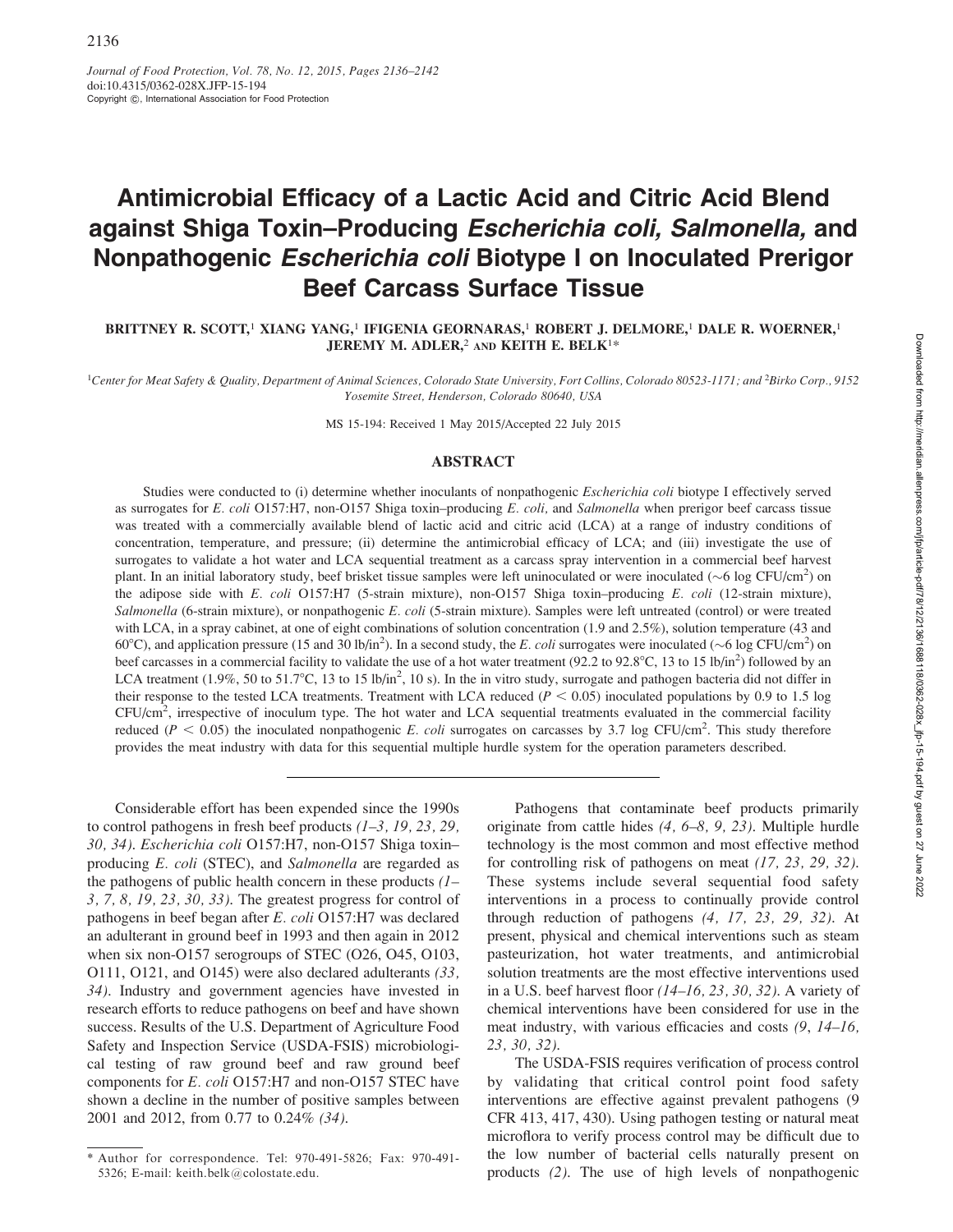| Inoculum        | Serotype/serogroup                | Strain ID         | Origin          | Source                          |
|-----------------|-----------------------------------|-------------------|-----------------|---------------------------------|
| E. coli Q157:H7 | O157:H7                           | <b>ATCC 43895</b> | Raw hamburger   | ATCC <sup>a</sup>               |
|                 | O157:H7                           | C1-072            | Bovine feces    | Carlson et al. $(12)$           |
|                 | O157:H7                           | $C1-109$          | Bovine feces    | Carlson et al. $(12)$           |
|                 | O157:H7                           | $C1-154$          | Bovine feces    | Carlson et al. $(12)$           |
|                 | O157:H7                           | $C1-158$          | Bovine feces    | Carlson et al. $(12)$           |
| Non-O157 STEC   | O26:H11                           | hSTEC 03          | Human           | USMARC <sup>b</sup>             |
|                 | O <sub>26</sub> :H <sub>2</sub>   | 93.0494           | Human           | $ERC^{c}$                       |
|                 | O <sub>45</sub>                   | 99E 2750          | Human           | <b>USMARC</b>                   |
|                 | O45                               | $O45-2$           | Human           | <b>USMARC</b>                   |
|                 | O <sub>103</sub>                  | <b>MDR0089</b>    | Beef            | <b>USMARC</b>                   |
|                 | O103:H <sub>2</sub>               | 90.1764           | Cow             | <b>ERC</b>                      |
|                 | O111:H8                           | hSTEC_08          | Human           | <b>USMARC</b>                   |
|                 | 0111                              | 4.0522            | C <sub>ow</sub> | <b>ERC</b>                      |
|                 | O121                              | 10896             | Human           | <b>USMARC</b>                   |
|                 | O121                              | $imp_450$         | Beef            | <b>USMARC</b>                   |
|                 | O145:NM                           | hSTEC_22          | Human           | <b>USMARC</b>                   |
|                 | O <sub>145</sub>                  | <b>MAY109</b>     | Beef            | <b>USMARC</b>                   |
| Salmonella      | Agona                             | Nonfed plant 1    | Cattle hides    | Bacon et al. $(5)$              |
|                 | Anatum                            | Fed plant 3       | Cattle hides    | Bacon et al. $(5)$              |
|                 | Saint-Paul                        | Fed plant 2       | Cattle hides    | Bacon et al. $(5)$              |
|                 | Reading                           | Fed plant 1       | Cattle hides    | Bacon et al. $(5)$              |
|                 | Newport                           | FSL S5-436        | Bovine          | Cornell University <sup>a</sup> |
|                 | Typhimurium DT104 var. Copenhagen | Fed plant 2       | Cattle hides    | Bacon et al. $(5)$              |

TABLE 1. Pathogenic strains used in the study

<sup>a</sup> American Type Culture Collection.

<sup>b</sup> Dr. Tommy Wheeler, U.S. Meat Animal Research Center, USDA Agricultural Research Service, Clay Center, NE.

<sup>c</sup> Dr. Chitrita DebRoy, *E. coli* Reference Center, Pennsylvania State University, University Park, PA.  $d$  Dr. Martin Wiedmann, Department of Food Science, Cornell University, Ithaca, NY.

surrogate microorganisms that mimic the behavior of specific pathogens may be a helpful mechanism to validate efficacy of a food safety intervention in a commercial beef harvest facility and to provide evidence that a system is working properly (2, 11, 18, 21, 22, 25, 27). One antimicrobial that is composed of a combination of lactic acid and citric acid has not been adequately researched to provide validating evidence to beef processing facilities in regard to its effectiveness against pathogens.

Thus, the objectives of an initial laboratory-conducted study were to (i) determine whether inoculants of nonpathogenic E. coli biotype I effectively served as surrogates for E. coli O157:H7, non-O157 STEC, and Salmonella when prerigor beef carcass tissue was treated with a commercially available blend of lactic acid and citric acid (LCA) at a range of industry conditions of concentration, temperature, and application pressure; and (ii) determine the antimicrobial efficacy of LCA against the tested inocula. The objective of a second in-plant–conducted study was to use the surrogate organisms to validate that a hot water treatment, in sequence with an LCA spray, effectively reduces microbial contamination on carcass surfaces in a commercial beef harvest facility.

# MATERIALS AND METHODS

Bacterial strains and preparation of inocula. Four inoculum mixtures were used in the laboratory study: (i) a 5-strain mixture of rifampin-resistant E. coli O157:H7 (Table 1), (ii) a 12 strain mixture of rifampin-resistant non-O157 STEC (two strains each of serogroups O26, O45, O103, O111, O121, and O145; Table 1), (iii) a 6-strain mixture of Salmonella (Table 1), and (iv) a 5-strain mixture of rifampin-resistant nonpathogenic E. coli biotype I (ATCC BAA-1427, ATCC BAA-1428, ATCC BAA-1429, ATCC BAA-1430, and ATCC BAA-1431 (21, 25, 27)) that could serve as surrogates for E. coli O157:H7, non-O157 STEC, and Salmonella spp. Spontaneous rifampin-resistant mutants of the E. coli O157:H7, non–O157 STEC, and nonpathogenic E. coli strains were used for selection and differentiation of the inocula from natural meat–associated microbial populations. These strains have previously been used in various inoculated challenge studies conducted with beef products in our laboratory (15, 28, 31). Xylose lysine deoxycholate (XLD; Acumedia, Neogen Corp., Lansing, MI) agar was used for selective enumeration of the Salmonella inoculum.

Stock cultures of the strains were maintained at  $-70^{\circ}$ C in tryptic soy broth (TSB; Difco, BD, Sparks, MD) containing 15% glycerol (for Salmonella serotype strains) or in TSB supplemented with 100 µg/ml rifampin (Sigma, St. Louis, MO) and glycerol (15%) (for all rifampin-resistant  $E.$  coli strains). Working cultures of the Salmonella serotype strains were maintained at  $4^{\circ}$ C on XLD agar and those of the rifampin-resistant E. coli strains on tryptic soy agar (TSA; Acumedia, Neogen Corp.) supplemented with rifampin (100 µg/ml; TSA+rif). Before the start of each experiment, bacterial strains were individually cultured and subcultured (35°C, 24  $\pm$  2 h) in 10 ml of TSB (for Salmonella serotype strains) or TSB supplemented with rifampin  $(100 \text{ µg/ml};$ for all rifampin-resistant E. coli strains). After subculturing, cultures of the strains belonging to the same inoculum type were combined, and cells were harvested by centrifugation (Eppendorf model 5810 R, Brinkmann Instruments Inc., Hamburg, Germany) at  $3,220 \times g$  for 20 min at 4°C. Cell pellets were washed with 10 ml of phosphate-buffered saline (PBS, pH 7.4; Sigma), recentrifuged,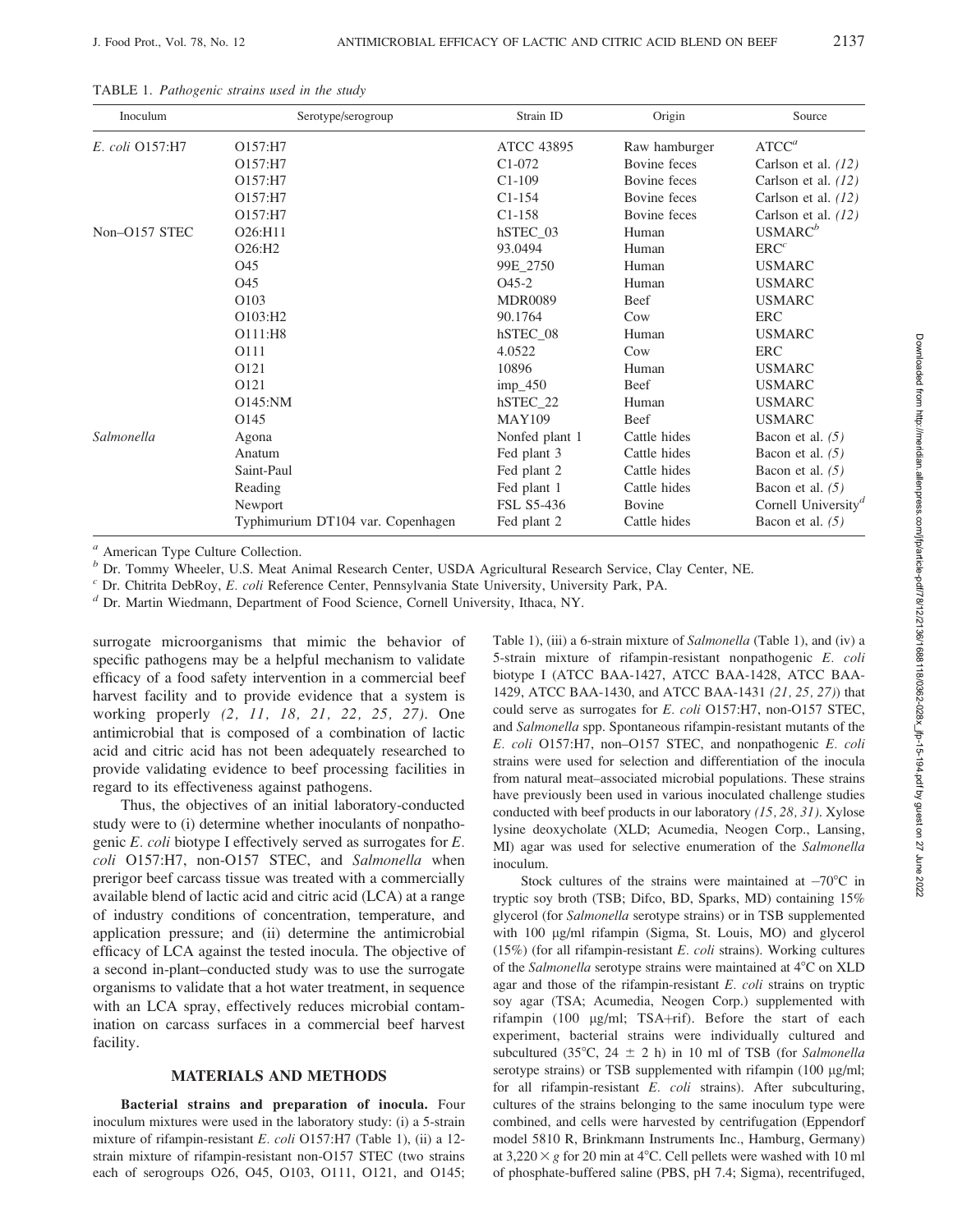2138 SCOTT ET AL. SCOTT ET AL. SCOTT ET AL. SCOTT ET AL. SCOTT ET AL. SCOTT ET AL.

| TABLE 2. For each treatment combination, P values express the direct comparison of each pathogen group to the nonpathogenic E. coli         |
|---------------------------------------------------------------------------------------------------------------------------------------------|
| surrogates for plate count results obtained with tryptic soy agar from warm beef carcass surface tissue treated with a blend of lactic acid |
| and citric acid (LCA) at various combinations of solution temperature, application pressure, and solution concentration <sup>a</sup>        |

|                    | LCA treatment combination |               | $P$ value                        |                                |                             |  |  |  |
|--------------------|---------------------------|---------------|----------------------------------|--------------------------------|-----------------------------|--|--|--|
| Temp $(^{\circ}C)$ | Pressure $(lb/in^2)$      | Concn $(\% )$ | E. coli Q157:H7<br>vs surrogates | Non-O157 STEC<br>vs surrogates | Salmonella<br>vs surrogates |  |  |  |
| 43                 | 15                        | 1.9           | 0.8316                           | 0.3428                         | 0.2396                      |  |  |  |
| 43                 | 30                        | 1.9           | 0.1552                           | 0.0751                         | 0.2447                      |  |  |  |
| 60                 | 15                        | 1.9           | 0.9770                           | 0.3136                         | 0.7929                      |  |  |  |
| 60                 | 30                        | 1.9           | 0.3887                           | 0.3300                         | 0.6287                      |  |  |  |
| 43                 | 15                        | 2.5           | 0.3412                           | 0.2724                         | 0.2499                      |  |  |  |
| 43                 | 30                        | 2.5           | 0.4166                           | 0.4652                         | 0.0056                      |  |  |  |
| 60                 | 15                        | 2.5           | 0.0830                           | 0.1103                         | 0.0591                      |  |  |  |
| 60                 | 30                        | 2.5           | 0.9257                           | 0.7481                         | 0.3771                      |  |  |  |

 $a$  P value  $\geq 0.05$  indicates no difference in behavior between the pathogenic group and the surrogate inoculum.

and resuspended in PBS to the original volume (E. coli O157:H7 [50 ml], non-O157 STEC [120 ml], Salmonella [60 ml], and surrogates [50 ml]). The cell concentrations of the inoculum suspensions were  $\sim$ 8 to 9 log CFU/ml.

The inoculum mixture used for inoculation of carcasses in the commercial beef plant consisted of the parental strains of the five nonpathogenic E. coli strains: ATCC BAA-1427, ATCC BAA-1428, ATCC BAA-1429, ATCC BAA-1430, and ATCC BAA-1431. The strains were individually cultured and subcultured (35 $^{\circ}$ C, 24  $\pm$  2 h) in 10 ml of TSB. Broth cultures of all five strains were then combined, and the cells were harvested and washed as previously described. Resulting cell pellets were resuspended to the original volume in PBS to obtain a concentration of  $\sim 8$  log CFU/ml.

Sample collection and inoculation of warm beef carcass surface tissue. For the initial laboratory study, 200 sections in total of prerigor, warm (i.e., not chilled) beef carcass surface brisket tissue were collected from carcasses after being subjected to a hot water treatment during harvest at a commercial beef processing facility in northern Colorado. The samples were transferred in insulated containers to the laboratory of the Center for Meat Safety & Quality, Department of Animal Sciences, at Colorado State University (Fort Collins) within 30 min of collection. Each of the warm (25  $\pm$  5°C) beef brisket tissue sections was divided into two portions (10 by 10  $\text{cm}^2$ ) and randomly assigned to either an untreated (control) or an LCA treatment group. Beef tissue portions were either left uninoculated, for evaluation of the antimicrobial effects of LCA against natural microflora, or were spot inoculated on the external adipose side. Beef samples were spot inoculated with 0.2 ml of one of the four inoculum types for a target inoculation level of  $\sim$ 6 log CFU/cm<sup>2</sup>. The drops of inoculum were randomly dispersed on the surface of the tissue and were not spread over the entire surface so as to more closely simulate a carcass contamination event occurring during beef harvesting procedures. Inoculated samples were allowed 15 min at room temperature for bacterial cell attachment; this time reflected the maximum amount of time that would be expected for bacterial cells to attach to the carcass surface under normal operating conditions at a commercial beef facility. After allowing time for cell attachment, control samples were immediately analyzed to obtain initial microbial plate counts, while the remaining samples were spray treated with LCA and then analyzed for numbers of surviving populations.

In the second study, conducted in a commercial beef harvest facility, the surrogate bacteria were used to validate the use of a hot water cabinet and an LCA spray cabinet, as a combined system, to control pathogenic E. coli and Salmonella. Carcass sides, after evisceration treatments, but before hot water treatment and acid treatment, were inoculated on the out-rail to allow ease of inoculation and to prevent carcasses from touching. The external carcass surface was inoculated within three separate zones (10 by 10 cm<sup>2</sup> , with at least 5 cm between each zone), designated aseptically with carcass ink, on the chuck. Inoculation was performed using separate sterile sampling sponges (3M, St. Paul, MN) hydrated with 10 ml of the inoculum and then sponging (10 vertical and 10 horizontal passes) the carcass surface within the marked zones. Separate inoculum-hydrated sponges were used to inoculate each zone. The target inoculation level was  $\sim$ 6 log CFU/ cm<sup>2</sup>. After inoculation, carcasses were left stationary for  $\sim$  10 min, for bacterial cell attachment, before exposure to the hot water and LCA treatment.

Antimicrobial treatment of beef samples. For the laboratory study, uninoculated and inoculated samples were randomly assigned to one of eight possible LCA (Beefxide, Birko Corp., Henderson, CO) treatments applied using a custom-built spray cabinet (Chad Co., Olathe, KS) designed to simulate a commercial beef carcass spray cabinet. Samples were aseptically placed on the spray cabinet hook to simulate a chain moving a carcass on the harvest floor; the chain speed was constant for all treatments (15-s duration, per sample, in cabinet; four samples per min). The LCA solution was applied, for  $\sim$  5 s per sample, to uninoculated or inoculated beef tissue at a range of industry conditions of solution temperature (43 and 60°C), solution concentration (1.9 and 2.5%), and application pressure (15 and 30 lb/in<sup>2</sup>) for eight treatments in total (Table 2). LCA-treated samples were left undisturbed for a 10-min dwell time before microbial analysis for numbers of surviving populations. Additional pieces of uninoculated beef (extra portion from each piece of beef brisket) were treated at each LCA application parameter and level for sample pH evaluation.

The in-plant study treatment parameters included a hot water cabinet (92.2 to 92.8°C water,  $\geq$ 70°C carcass surface temperature measured with a multiprobe Datapaq temperature logger [Datapaq Food Tracker System, Datapaq, Inc., Derry, NH], 13 to 15 lb/in<sup>2</sup>) followed by an LCA carcass spray intervention (1.9%, 50 to 51.7°C, 13 to 15 lb/in<sup>2</sup>, 10 s), at a chain speed of  $\sim$ 165 head per h. Sampling of the carcass zones was conducted using a sterile sponge hydrated with 10 ml of Dey/Engley neutralizing broth (3M) via 10 horizontal passes, flipping the sponge over, and 10 vertical passes. Before entering the hot water cabinet, both an inoculated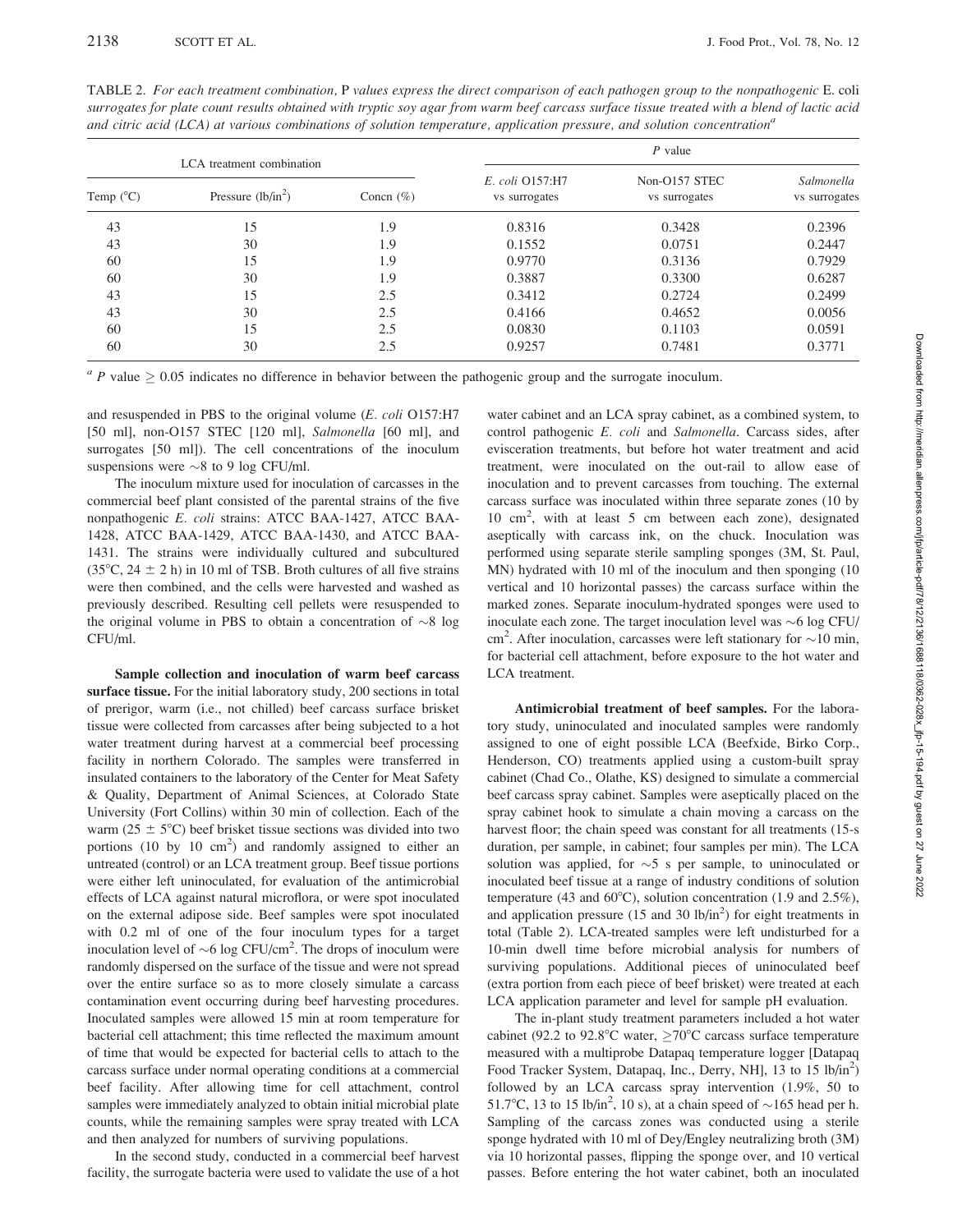and uninoculated (naturally contaminated) zone were sampled to serve as the ''before treatment'' sample to obtain initial plate counts for the whole system. The carcasses continued through the hot water cabinet followed by sampling of a second zone (the middle of the intervention system). The carcasses then continued through the LCA spray cabinet and the chain was stopped to sample a third set of inoculated and uninoculated treated zones to serve as the "after treatment" samples for the whole system.

Microbiological and pH analyses. Samples from the laboratory study were analyzed for total plate counts (for inoculated and uninoculated samples) and levels of inoculated populations (for inoculated samples). Each sample was placed in a Whirl-Pak bag (Nasco, Fort Atkinson, WI) to which 175 ml of Dey/Engley neutralizing broth (Difco, BD) was added, followed by pummeling (Masticator, IUL Industries, Barcelona, Spain) for 2 min. Sample rinsates were 10-fold serially diluted in 0.1% buffered peptone water (Difco, BD). Appropriate dilutions were then surface plated  $(0.1 \text{ or } 1 \text{ ml})$  in duplicate onto TSA to determine total bacterial counts, onto TSA+rif for enumeration of inoculated rifampin-resistant E. coli populations, and onto XLD agar for inoculated Salmonella populations. Colonies were counted after incubation of plates at  $35^{\circ}$ C for 24 h (TSA+rif and XLD agar) or  $25^{\circ}$ C for 72 h (TSA).

To obtain sample pH values, uninoculated untreated (control) and LCA-treated samples were diluted (1:5 dilution) with deionized water followed by mechanical pummeling (2 min). The pH was measured with a calibrated pH meter fitted with a glass electrode (Denver Instruments, Arvada, CO).

For the in-plant study, carcass sponge samples were sent to a commercial laboratory (Food Safety Net Services, Fresno, CA) for microbial analysis. Upon arrival, 15 ml of Butterfield's buffer (Hardy Diagnostics, Santa Maria, CA) was added to each sample for 25 ml of diluent in total (10 ml of Dey/Engley neutralizing broth and 15 ml of Butterfield's buffer). Samples were mechanically pummeled for 2 min and serially diluted (10-fold) in buffered peptone water. Appropriate dilutions were plated in duplicate to enumerate aerobic plate counts (Petrifilm aerobic count plates, 3M) and Enterobacteriaceae (EB) counts (Petrifilm EB count plates, 3M). Colonies on Petrifilm plates were enumerated after a 48-h incubation at 37°C.

Statistical analysis. The laboratory study was designed as a randomized complete block with a  $2 \times 2 \times 2$  factorial. The study was repeated on 5 days, with  $n=5$  per treatment for each inoculum type. Bacterial populations were expressed as least-squares means for log CFU per square centimeter (standard error [SE]) calculated under an assumption of a lognormal distribution of plate counts. Data were evaluated using the Mixed Procedure of SAS (version 9.3, SAS Institute Inc., Cary, NC), with independent variables including inoculum type, LCA concentration, LCA temperature, LCA application pressure, and the respective interactions. To compare surviving populations of the surrogates to those of each pathogen group (E. coli O157:H7, non-O157 STEC, and Salmonella) after application of LCA, data were analyzed using a Mixed Procedure such that the model included the plate counts of inoculated untreated (control) samples as a covariate to adjust least-squares means to a common pretreatment plate count. All differences were reported using a significance level of  $\alpha = 0.05$ . The study conducted in-plant was designed as a paired comparison replicated over 2 days, with  $n = 40$  samples per treatment. Bacterial populations recovered were analyzed using the Mixed Procedure of SAS, and data are expressed as least-squares means. Data are

presented as least-squares means with differences reported using a significance level of  $\alpha = 0.05$ .

## RESULTS AND DISCUSSION

Laboratory study: surrogate behavior. Based on counts recovered with TSA, the behavior of the surrogates was, in all but one treatment combination, not different  $(P >$ 0.05) from that of the pathogenic inocula in response to the treatment parameters of solution temperature (low  $= 43^{\circ}C$ , high =  $60^{\circ}$ C), application pressure (low = 15 lb/in<sup>2</sup>, high = 30 lb/in<sup>2</sup>), and solution concentration (low = 1.9%, high = 2.5%) for application of LCA onto warm beef carcass surface tissue (Table 2). A difference ( $P < 0.05$ ) of 0.3 log CFU/cm<sup>2</sup> was obtained between the surrogates and Salmonella inoculum for the treatment combination of low temperature (43°C), high pressure (30 lb/in<sup>2</sup>), and high concentration (2.5%). Note that although this difference was found to be statistically significant ( $P < 0.05$ ), a difference of 0.3 log units is not considered as microbiologically meaningful (26). When plate counts recovered with the selective media (i.e., TSA+rif, XLD agar) were compared, no differences ( $P \ge 0.05$ ) in behavior were detected between the surrogates and each of the tested pathogen inocula (data not shown).

Cabrera-Diaz et al. (11) evaluated fluorescent protein– marked nonpathogenic E. coli strains as potential surrogates for Salmonella and E. coli O157:H7 that could be used for validation purposes in commercial beef facilities. They compared growth kinetics, attachment properties, and acid and heat resistance of the nonpathogenic and pathogenic strains and found, overall, no difference ( $P \geq 0.05$ ) in behavior between the groups. They determined D-values of the strains in heated PBS and found no difference ( $P \ge 0.05$ ) in thermal resistance between the target pathogens and the surrogates (11). Acid-resistant properties were compared using lactic acid–acidified PBS (pH 2.5 to 3.5), and it was determined that log reductions were the same ( $P \ge 0.05$ ) for the surrogates, E. coli O157:H7, and most of the Salmonella strains. Specifically, some of the Salmonella serotype strains were less acid resistant than the surrogate bacteria (11). Although the methods of the study by Cabrera-Diaz et al. (11) and the present study were different, the objectives were similar. The present study used a specific intervention to determine whether the surrogate organisms would appropriately represent the pathogens, whereas Cabrera-Diaz et al. (11) took a more general approach to determine whether the surrogate organisms behaved as the pathogens with respect to growth, attachment, and resistance properties.

Ingham et al. (20) used a more direct approach to compare the potential of a five-strain E. coli biotype I mixture, a five-strain non–E. coli coliform mixture, and a lactic acid bacteria starter culture to serve as surrogates for E. coli O157:H7 for use in evaluation of beef dry aging. Ingham et al. (20) considered the surrogates suitable if the intervention produced a reduction in surrogate populations that was not greater ( $P \geq 0.05$ ) than that observed for E. coli O157:H7; a similar criterion was used to draw conclusions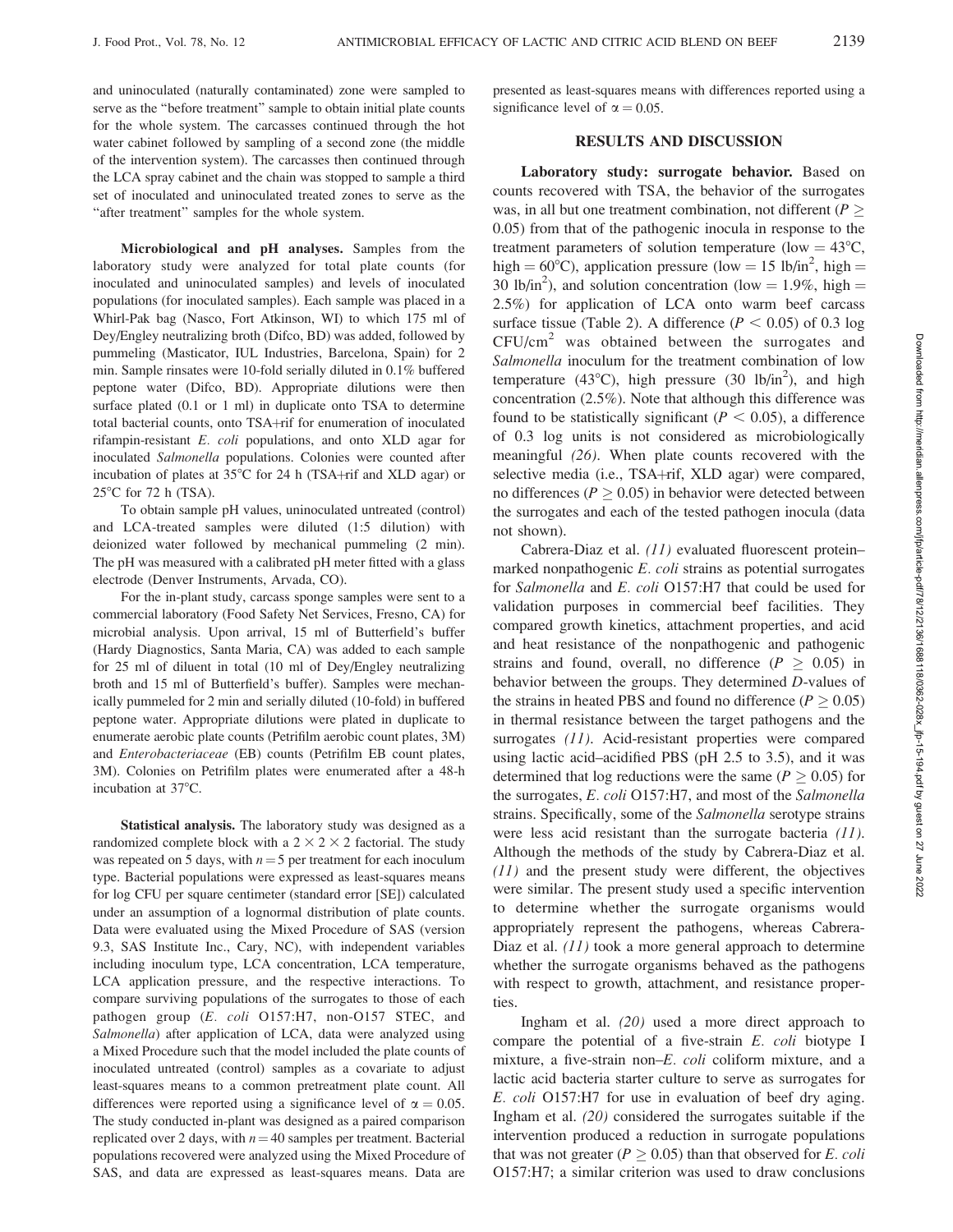| Culture medium $\delta$ |                 | Adjusted least-square mean (SE) counts ( $log CFU/cm2$ ) |                |                 |                |                 |                 |                 |  |  |  |  |
|-------------------------|-----------------|----------------------------------------------------------|----------------|-----------------|----------------|-----------------|-----------------|-----------------|--|--|--|--|
|                         | E. coli Q157:H7 |                                                          | Non-O157 STEC  |                 | Salmonella     |                 | Surrogate       |                 |  |  |  |  |
|                         | Untreated       | Treated                                                  | Untreated      | Treated         | Untreated      | Treated         | Untreated       | Treated         |  |  |  |  |
| $TSA + rif/XLD$         | 6.2A<br>(0.02)  | 5.3 B<br>(0.04)                                          | 6.2A<br>(0.02) | 5.2 B<br>(0.06) | 6.0A<br>(0.02) | 4.5 B<br>(0.04) | 6.3 A<br>(0.02) | 5.2 B<br>(0.06) |  |  |  |  |
| <b>TSA</b>              | 6.2A<br>(0.03)  | 5.2 B<br>(0.04)                                          | 6.2A<br>(0.02) | 5.3 B<br>(0.06) | 6.2A<br>(0.03) | 4.9 B<br>(0.05) | 6.3 A<br>(0.02) | 5.2 B<br>(0.06) |  |  |  |  |

TABLE 3. Adjusted least-squares mean plate counts obtained from selective and nonselective media for inoculated warm beef carcass surface tissue that was left untreated or was spray treated with a blend of lactic acid and citric acid<sup>a</sup>

<sup>a</sup> The inoculation level was 6 log CFU/cm<sup>2</sup>. Within each row and inoculum type, least-squares means with different letters are different (P % o.05). b Selective media included tryptic soy agar with rifampin (TSA+rif) for E. coli O157:H7, non-O157 STEC, and surrogates, and xylose

lysine deoxycholate (XLD) agar for Salmonella; the nonselective medium was TSA.

in the present study. The investigators  $(20)$  treated samples with either a 6-day dry aging period or one of three acids (acetic acid, lactic acid, or Fresh Bloom [a mix of erythorbic, ascorbic, and citric acids]) followed by 1-day dry aging. All three tested surrogate inocula were found suitable as surrogates for *E. coli* O157:H7 for use in dry aging and acid spray treatments of beef (20). In the present study, surrogate and pathogen inocula responded similarly when LCA was applied at a range of industry conditions of concentration, temperature, and application pressure on prerigor, warm beef carcass tissue.

Laboratory study: antimicrobial effect of LCA treatments. No main effects ( $P \geq 0.05$ ) of treatment parameters (temperature, pressure, and concentration) were detected; thus, the data were combined and are presented as counts of LCA-treated samples versus counts of the untreated controls, for each inoculum type (Table 3). Counts of the tested pathogen inocula and nonpathogenic E. coli surrogates on untreated samples were 6.0 to 6.3 log CFU/  $\text{cm}^2$  (Table 3). All tested treatment combinations effectively  $(P < 0.05)$  reduced bacterial contamination on inoculated warm carcass surface tissue by  $0.9$  to  $1.5$  log CFU/cm<sup>2</sup>, depending on the inoculum type and recovery medium (Table 3). For the uninoculated samples, the average natural microbial contamination level on untreated prerigor beef carcass surface tissue was  $\leq 1.3$  log CFU/cm<sup>2</sup>, and all samples had lower counts after treatment with LCA; total plate counts of 32.5% of the LCA-treated samples were below the detection limit  $(0.2 \text{ log } CFU/cm^2)$  (data not shown).

Laury et al. (24) evaluated the effects of 2.5% LCA, applied as a spray or immersion treatment, against inoculated (6.5 log CFU/ml of carcass rinse solution) Salmonella populations on whole broiler carcasses and against inoculated (5.5 log CFU/100 cm<sup>2</sup>) Salmonella and E. coli O157:H7 populations on beef trim (beef tips). Salmonella populations on poultry carcasses were reduced  $(P < 0.05)$  by 1.3 log CFU/ml with a 5-s spray treatment and by 2.3 log CFU/ml with immersion treatments of 5, 10, or 20 s (24). Furthermore, LCA, applied in a spray cabinet, reduced ( $P < 0.05$ ) E. coli O157:H7 populations by 1.4 log  $CFU/100$  cm<sup>2</sup> and *Salmonella* populations by 1.1 log CFU/ 100 cm<sup>2</sup> (24). Therefore, the reductions of E. coli O157:H7 and Salmonella achieved by Laury et al. (24) for inoculated beef trim are similar to those obtained in the present study. Overall, results from the present study indicated that LCA effectively ( $P < 0.05$ ) reduced the surrogate and pathogen inocula when applied within a range of industry conditions of acid concentration and spray temperature and pressure on warm beef carcass surface tissue and that it could be used in a beef slaughter plant as an addition to multiple hurdle intervention systems.

**pH analysis.** There were no main effects ( $P \ge 0.05$ ) of LCA treatment on the outcome of sample pH of warm beef carcass surface tissue. The pH values of samples from all the LCA treatment combinations were lower ( $P < 0.05$ ) than those of the untreated samples. The pH of untreated beef tissue samples was 5.99, whereas the pH of the treated samples ranged from 4.62 to 5.01 (data not shown). There are no previous reports on the effect of LCA treatment on meat pH; however, in a study conducted by Cutter and Siragusa (13), pH measurements were taken from beef carcass adipose tissue treated with 1, 3, or 5% lactic acid or citric acid. It was reported that all samples treated with the individual lactic acid and citric acid treatments had a lower  $(P < 0.05)$  pH than that of the untreated tissue samples (13). The pH values for adipose beef carcass tissue treated with 3% citric acid or lactic acid were 3.55 and 3.72, respectively  $(13)$ .

In-plant validation. Aerobic plate counts (APC) and EB counts of 6.2 and 5.8 log  $CFU/cm<sup>2</sup>$ , respectively, were obtained for inoculated zones of beef carcasses before entering the hot water cabinet and LCA spray cabinet (Table 4). The hot water cabinet on its own reduced ( $P < 0.05$ ) APC and EB counts by  $3.5$  and  $3.2$  log CFU/cm<sup>2</sup>, respectively, whereas when the hot water cabinet and LCA spray cabinet were used in sequence, APC and EB counts were reduced ( $P < 0.05$ ) by 3.9 and 3.7 log CFU/cm<sup>2</sup>, respectively (Table 4). In a study conducted by Bosilevac et al. (10) in a commercial beef harvest facility, naturally contaminated (i.e., uninoculated) hot beef carcasses were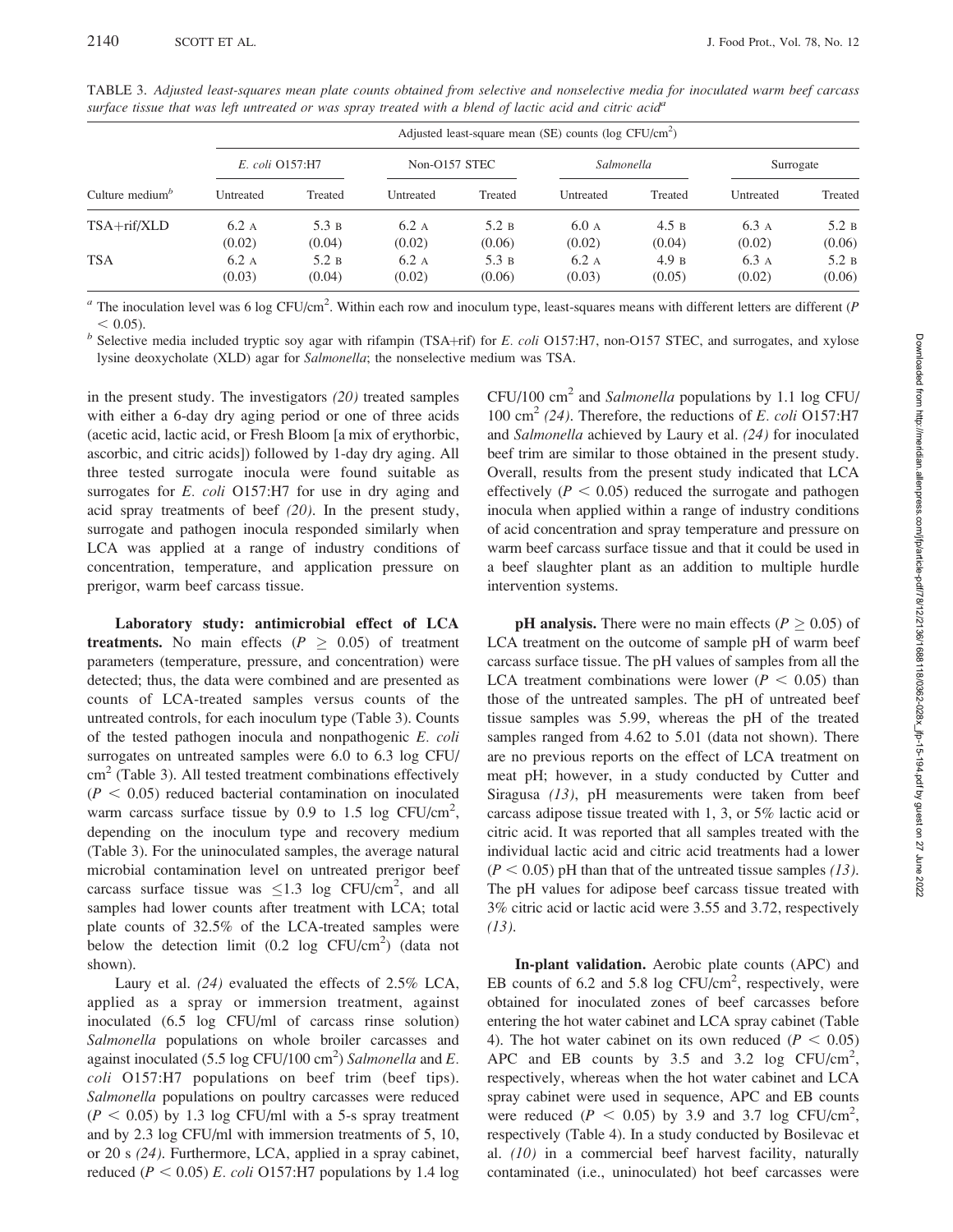TABLE 4. Adjusted least-squares mean aerobic plate counts (APC) and Enterobacteriaceae (EB) counts obtained from inoculated and uninoculated warm beef carcass surface tissue before and after a hot water treatment, alone or in sequence with a lactic acid and citric acid (LCA) spray treatment<sup>a,b</sup>

|                                                                    | Adjusted least-square mean (SE) counts ( $log CFU/cm2$ ) |                          |          |              |                          |          |                      |                       |               |                      |                       |          |
|--------------------------------------------------------------------|----------------------------------------------------------|--------------------------|----------|--------------|--------------------------|----------|----------------------|-----------------------|---------------|----------------------|-----------------------|----------|
|                                                                    | Inoculated sample                                        |                          |          |              |                          |          | Uninoculated sample  |                       |               |                      |                       |          |
|                                                                    | <b>APC</b>                                               |                          | EB       |              | <b>APC</b>               |          | EB                   |                       |               |                      |                       |          |
| <b>Treatment</b>                                                   | <b>Before</b>                                            | After                    | P value  | Before After |                          | P value  | <b>Before</b>        | After                 | P value       | <b>Before</b>        | After                 | P value  |
| After hot water treatment                                          | 6.2                                                      | 2.7<br>$(0.11)$ $(0.10)$ | < 0.0001 | 5.8          | 2.6<br>$(0.12)$ $(0.11)$ | < 0.0001 | $\leq 1.2$<br>(0.14) | $\leq -0.2$<br>(0.13) | $\leq 0.0001$ | $\leq 0.6$<br>(0.12) | $\leq -0.4$<br>(0.10) | < 0.0001 |
| After sequential hot water<br>treatment and LCA<br>spray treatment | 6.2                                                      | 2.3<br>$(0.11)$ $(0.10)$ | < 0.0001 | 5.8          | 2.1<br>$(0.12)$ $(0.10)$ | < 0.0001 | $\leq 1.2$<br>(0.14) | < 0.4<br>(0.12)       | < 0.0001      | < 0.6<br>(0.12)      | $<-0.7$<br>(0.12)     | < 0.0001 |

<sup>a</sup> Inoculation level was approximately 6 log CFU/cm<sup>2</sup> nonpathogenic E. coli surrogate bacteria; hot water treatment was 92.2 to 92.8°C water,  $\geq$ 70°C carcass surface temperature, 13 to 15 lb/in<sup>2</sup>; and spray treatment was 1.9% LCA, 50 to 51.7°C, 13 to 15 lb/in<sup>2</sup>

 $<sup>b</sup>$  Least-squares means with a less than symbol (<) indicate one or more of the samples within the treatment had plate counts below the</sup> analysis detection limit  $(-0.9 \log CFU/cm^2)$ . P values <0.05 are significant.

treated with a preevisceration intervention composed of a 2% lactic acid spray (42 $^{\circ}$ C), a hot water wash (74 $^{\circ}$ C, 5.5 s), or both treatments in sequence starting with the hot water treatment. The hot water cabinet reduced carcass APC from 6.2 to 3.5 log CFU/100 cm<sup>2</sup> (2.7-log reduction), whereas the whole system (hot water followed by lactic acid) reduced APC from 6.4 to 4.2 log CFU/100  $\text{cm}^2$  (2.2-log reduction), which was no more effective than the hot water treatment alone. Intuitively, the sequential hot water and lactic acid treatments should have resulted in a greater reduction of APC; however, Bosilevac et al. (10) believed this finding probably occurred by chance and that the lactic acid possibly had a cooling effect, thus reducing the effectiveness of the hot water. Carcasses were not inoculated in their study, so it is possible that variation in levels of microflora among carcasses may have caused the unexpected results for the whole intervention system.

As previously described, uninoculated zones of carcasses were also sampled and analyzed for APC and EB counts in the present study. Levels of natural microbial contamination on the carcasses were low, with APC and EB counts of  $\leq$ 1.2 and  $\leq$ 0.6 log CFU/cm<sup>2</sup> obtained, respectively, before application of the hot water and LCA spray treatments (Table 4). In all cases, carcass contamination was reduced by the hot water and LCA spray cabinets (Table 4), and due to the low initial levels, counts for many of the samples were reduced to below the detection limit  $(-0.9 \log x)$ CFU/cm<sup>2</sup> ). Of the analyzed samples from uninoculated zones of carcasses that received only the hot water treatment, 70% had undetectable (less than  $-0.9$  log CFU/cm<sup>2</sup>) APC (data not shown). In addition, of the analyzed samples from uninoculated zones of the carcasses that received the hot water treatment alone or in sequence with the LCA spray treatment, 30 and 40% of samples had undetectable (less than  $-0.9$  log CFU/cm<sup>2</sup>) EB counts, respectively.

Overall, both inoculated and uninoculated warm beef carcass surface tissue treated with a hot water cabinet and an LCA spray cabinet, at the operation parameters specified in this study, reduced bacterial contamination. A hot water cabinet with an LCA spray cabinet may be an effective postharvest carcass intervention to serve as a biological critical control point. In addition, the results of this study indicated that the  $E.$  coli biotype I surrogate organisms were viable surrogates (for E. coli O157:H7, non-O157 STEC, and Salmonella) for validation purposes in commercial beef plants for evaluation of LCA intervention treatments. Furthermore, the findings indicate that LCA, when applied at a range of industry conditions of acid concentration and spray temperature and pressure, to warm beef carcass tissue may be an effective antimicrobial intervention against pathogen and surrogate organisms that could be implemented into a beef harvest plant as an additional intervention for multiple hurdle systems.

#### ACKNOWLEDGMENT

The authors thank Birko Corp. for providing product and technical support throughout the study.

#### REFERENCES

- 1. Arthur, T. M., G. A. Barkocy-Gallagher, M. Rivera-Betancourt, and M. Koohmaraie. 2002. Prevalence and characterization of non-O157 Shiga toxin-producing Escherichia coli on carcasses in commercial beef cattle processing plants. Appl. Environ. Microbiol. 68:4847– 4852.
- 2. Arthur, T. M., J. M. Bosilevac, X. Nou, S. D. Shackelford, T. L. Wheeler, M. P. Kent, D. Jaroni, B. Pauling, D. M. Allen, and M. Koohmaraie. 2004. Escherichia coli O157 prevalence and enumeration of aerobic bacteria, Enterobacteriaceae, and Escherichia coli O157 at various steps in commercial beef processing plants. J. Food Prot. 67:658-665.
- 3. Arthur, T. M., D. M. Brichta-Harhay, J. M. Bosilevac, M. N. Guerini, N. Kalchayanand, J. E. Wells, S. D. Shackelford, T. L. Wheeler, and M. Koohmaraie. 2008. Prevalence and characterization of Salmonella in bovine lymph nodes potentially destined for use in ground beef. J. Food Prot. 71:1685–1688.
- 4. Bacon, R. T., K. E. Belk, J. N. Sofos, R. P. Clayton, J. O. Reagan, and G. C. Smith. 2000. Microbial populations on animal hides and beef carcasses at different stages of slaughter in plants employing multiplesequential interventions for decontamination. J. Food Prot. 63:1080-1086.